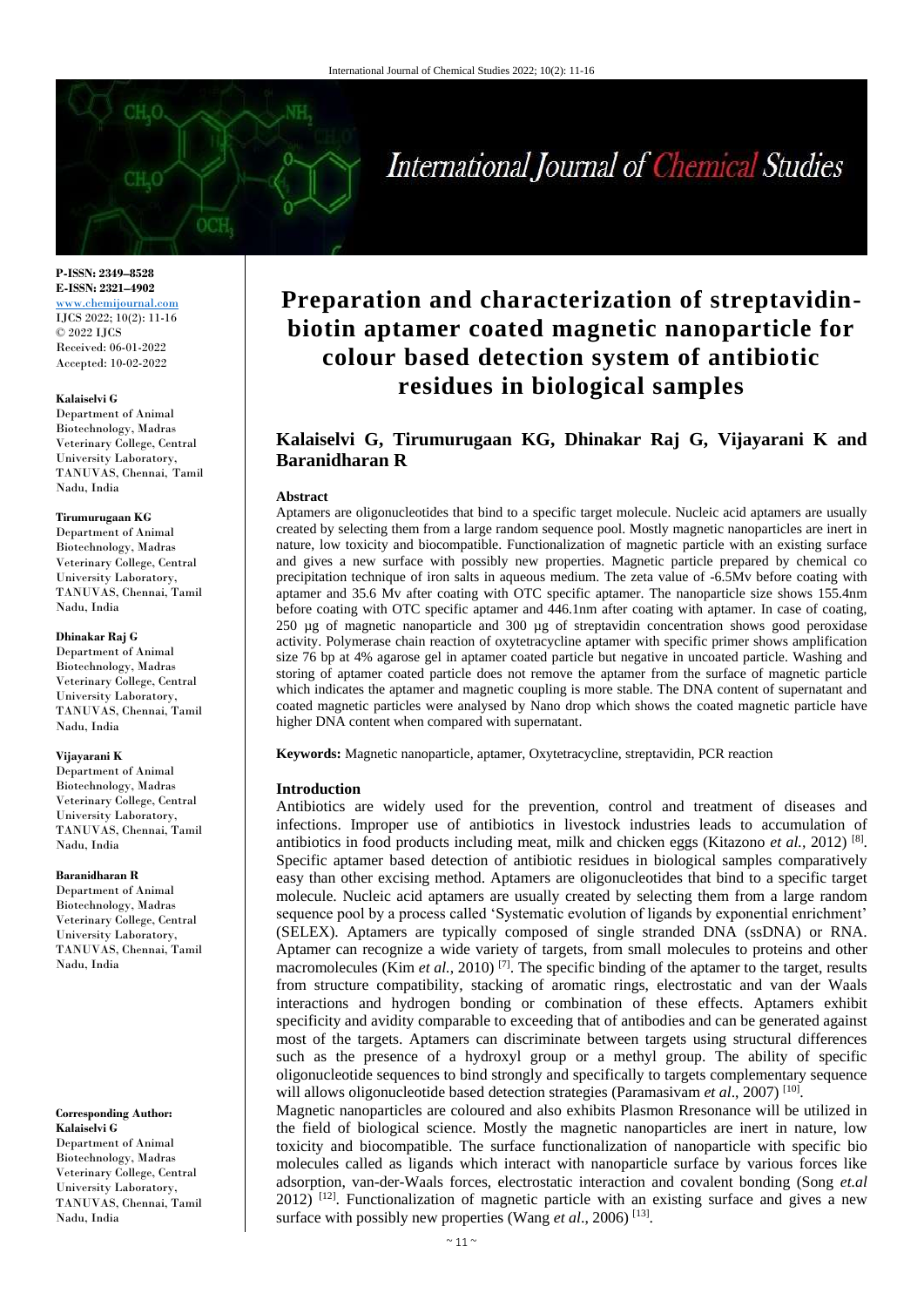The ligand molecules like thiol compounds, amino acids, proteins, antibodies and biological polymers confer colloidal stability. Streptavidin coated magnetic particle easily couple with biotinated aptamer. Magnetic metal nanoparticles have been used in protein/enzyme immobilization owing to their unique properties such as super para magnetism, high surface area, large surface-to-volume ratio and easy separation under external magnetic fields (Laurent *et al*., 2008) [9]. The advantages of nanoparticles such as magnetic nanoparticles ideally regulate the orientation of the proteins/enzymes on the supports. The non-porous nanoparticles doesn't have external diffusion problems, which makes the particle more competitive especially for large scale industrial usage in solid–liquid systems. However, as drawbacks compared to porous supports, proteins/enzymes immobilized on nonporous nanoparticles may suffer inactivation for soluble proteins/enzymes, especially through interaction with gas bubbles generated by strong stirring or bubbling of oxygen (Colomie *et al.,* 2001) [3] Such inactivation by interfaces might proceed and finally result in the irreversible activity loss due to the sustained effects such as destabilization of electrostatic, hydrophobic and hydrogen bonds (Wu *et al.,* 1993) [14]. The frequently utilized magnetic nanoparticles are iron oxides, superparamagnetic  $Fe<sub>3</sub>O<sub>4</sub>$  nanoparticles are the most commonly used materials because they have low toxicity, good biocompatibility (Shubayev et al., 2009)<sup>[11]</sup>. The bare iron magnetic nanoparticles have high reactivity and easily undergo degradation upon direct exposing to certain environment, leading to poor stability and disparity (Zhao *et al.,* 2012) [16]. Various modification methods have been developed to get the soluble and biocompatible iron magnetic nanoparticles for protein immobilization. The applications of immobilized enzymes based on iron magnetic nanoparticles very widely used in the fields of immunoassay, biosensor, bio separation, targeted drug delivery, and environmental analysis This study includes functionalization of magnetic nanoparticle with aptamer specific to oxytetracycline for the development of colour based methods for detection of oxytetracycline residues in biological samples.

#### **Materials methods**

The magnetic particle prepared by chemical co precipitation test by adding 10 ml of 1M of Ferric II chloride tetrahydrate and 20 ml of 1M ferric III hexachloride (Sigma USA). 50 ml of 1.5M sodium hydroxide taken in conical flax kept in magnetic stirrer. The ferric mixture were added drop by drop along with nitrogen perching and finally the solution were neutralized with 0.1N Hcl. The Nanoparticle pellet was collected and centrifuged at 3000rpm for 20 min and the supernatant were discarded and the magnetic pellet was washed three times with phosphate citrate buffer. The pellet was dried at 65 ºC overnight in an hybridization oven and the dried pellet were grinded in mortar and pestle and weighed. 5% suspension of magnetic particle were prepared by adding phosphate citrate buffer and sonicated for 30 min. The magnetic property of nanoparticles were checked by using magnetic stand. The pellet was washed three times by using phosphate citrate buffer. 0.3% suspension of magnetic particle were prepared and 100 µl of diamino benzidine were added and incubated at 37 ºC for 1 hr. The peroxidise activity of magnetic nanoparticle analysed by using ELISA plate reader at 650nm wavelength. The magnetic nanoparticles were stored at room temperature as well as refrigeration temperature for a month to analyse the stability. The synthesized magnetic particle characterized by the zeta

potential and particles dispersion of nanoparticle preparations was recorded in Horiba SZ100 Nanopartica in the range of 400 to 700 nm using band width of 0.5 nm.

#### **Coating the magnetic particle with streptavidin**

Coating of magnetic particle with streptavidin done based on the method described by Zhang zhifing *et al*., (2007) [16] with slight modification. The unknown concentration of streptavidin determined by using known concentration BSA standard. 0.5 mg of freshly prepared magnetic particle were transferred in to 2 ml eppendorf tube and treated with 500µl of tris Hcl buffer  $(P^H \tilde{7}, 4)$ . The particle was magnetically separated and supernatant was removed and the magnetic particle washed three times with tris Hcl buffer and 300 µg of streptavidin transferred into magnetic particle to ensure the final volume was 500  $\mu$ l (0.3 mg/ml streptavidin). The mixture was kept in the shaking incubator for about 2 hrs. The magnetic particle and supernatant were separated by using magnetic stand and the coated particle subjected into peroxidise activity and the supernatant subjected into bradford assay. Pre-coupling and post-coupling Peroxidise activity of magnetic particles was determined and the coupling efficiency of streptavidin were analysed.

#### **PCR confirmation of tetracycline specific aptamer**

Aptamer are short single-stranded oligonucleotides with a three-dimensional structure that show high affinity of binding and high-specificity target molecule. The oxytetracycline biotin labelled Aptamer designed based on the method described by Jand *et al*. (2008). The nucleotide sequence of aptamer includes 5'CGT GCG GAA TTC GCT AGC CGA GTT GAG CCG GGC GCG GTA CGG GTA CTG GTA TGT GTG GGG AGC CGA GCT CCA CGT G 3' and the PCR was performed by using following primers Forward primer – 5' CGTACGCAATTCGCTAGC 3' and Reverse primer – 3' CACGTGGAGCTCGGATCC5'. 10µl PCR reaction volume includes 1µl volume of OTC biotin labelled aptamer, forward primer 1µl, reverse primer 1µl, mastermix 5 µl and 2 µl of nuclease free water. The PCR cyclic condition include initial denaturation 95 ºC for 5 min and denaturation 95 ºC for 30 second and annealing 60 ºC 30 second for 15 cycle. The agarose gel electrophoresis was performed by using 4% gel along with 50 bp ladder. The PCR reaction were performed with different concentration of OTC specific aptamer.

**Immobilization of biotinated OTC specific aptamer with streptavidin coated magnetic particle:** Coupling of biotinated oxytetracycline aptamer with streptavidin coated magnetic particle done based on the method described by Zhang ZhiFeng *et al.,* (2007) [15] with slight modification. The 250 µg of streptavidin coated magnetic particle transferred in to 2ml tube and washed three times with Tris Hcl buffer (P<sup>H</sup>7.4). The coated supernatant and uncoated supernatant and aptamer coated magnetic particle and uncoated magnetic particle and streptavidin standard are subjected into PCR reaction with tetracyline specific aptamer with specific primers. The chemical-coated beads were washed five times with binding buffer and suspended in 200µl of the same buffer containing 1 µg of aptamers. The unbound aptamer was washed three times with binding buffer and pooled. The pooled aptamer (unbound and bound) was purified and measured using Nanodrop. The coated supernatant and uncoated supernatant and aptamer coated magnetic particle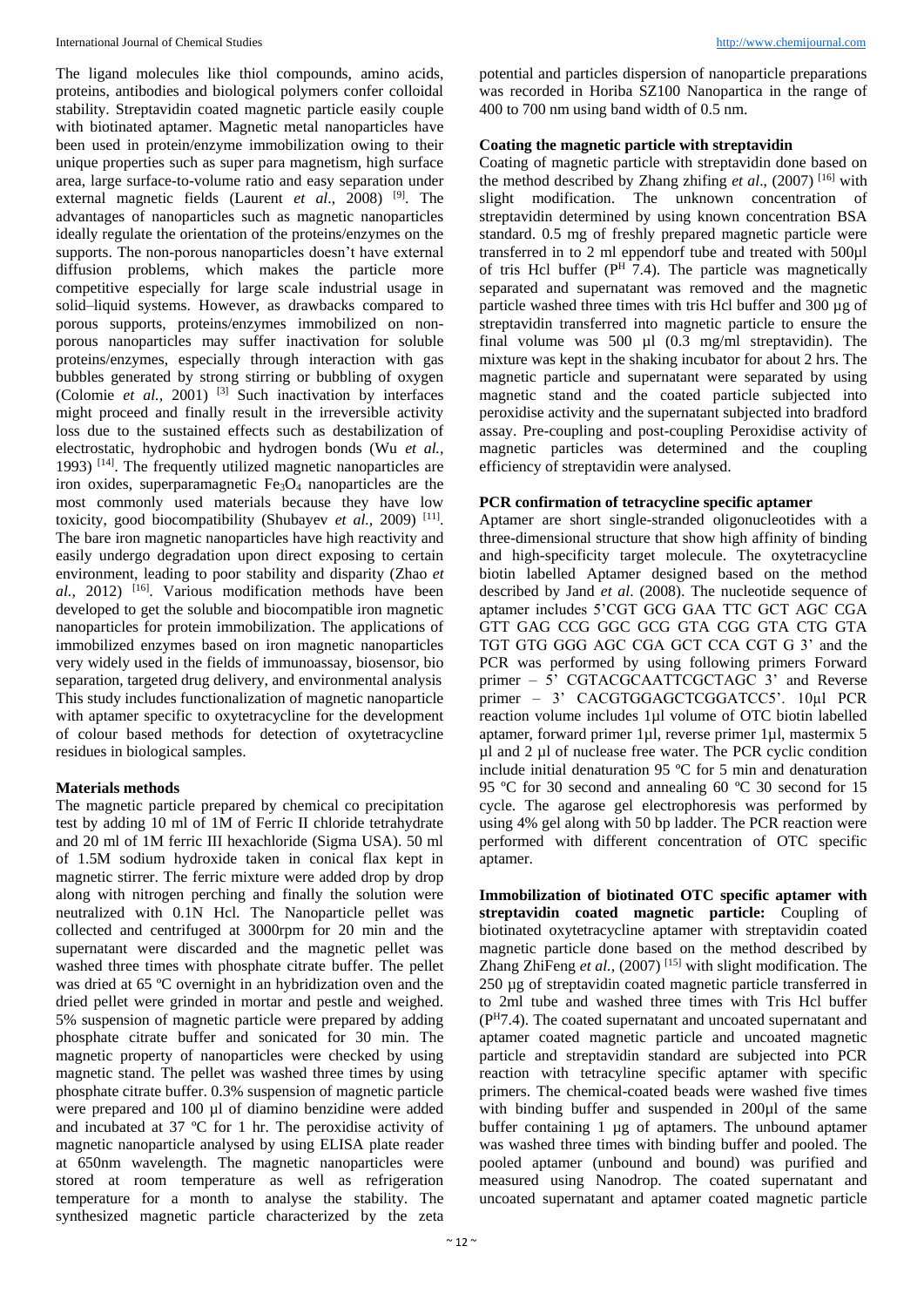and uncoated magnetic particle and streptavidin standard were subjected into dot blot assay.

#### **Results and discussion**

The magnetic particle synthesized by chemical co precipitation method. The magnetic nanoparticle shows good peroxidise activity after storing different temperature and different time duration.

Table 1: Analysing of stability and peroxidase activity of streptavidin coated magnetic particles with different temperature and different time interval

|                   | Peroxidase activity<br>Temperature OD Value average at 0 day OD Value average at 16 day OD Value average after 30 day OD Value average after 3 months |       |       |     |  |  |  |
|-------------------|-------------------------------------------------------------------------------------------------------------------------------------------------------|-------|-------|-----|--|--|--|
|                   |                                                                                                                                                       |       |       |     |  |  |  |
| 27.0 <sub>C</sub> |                                                                                                                                                       | ).504 | J.350 |     |  |  |  |
|                   |                                                                                                                                                       | 0.500 | J.300 | ◡.∠ |  |  |  |



**Fig 1:** Analysing of stability and peroxidase activity of streptavidin coated magnetic particles with different temperature and different time interval

Magnetic particle prepared by chemical co precipitation technique of iron salts in aqueous medium might be the simplest and most efficient pathway to obtain iron magnetic nanoparticles. It has been demonstrated the particle size as well as the poly dispersity of the nanoparticles could be tailored by changing the associated factors such as  $Fe^{2+}/Fe^{3+}$ ratio base (NaOH, ammonium hydroxide, and CH3NH2), ionic strength  $(N(CH_3)^{4+}$ , CH<sub>3</sub>NH<sub>3</sub><sup>+</sup>, NH<sub>4</sub><sup>+</sup>, Na<sup>+</sup>, L<sub>i</sub><sup>+</sup> and K<sup>+</sup>). Slight increase of the mixing rate or temperature tends to decrease the particle size. Perching of nitrogen into the reaction system not only protects against critical oxidation of the magnetite but also reduces the particle size when compared to methods without oxygen removal.

The zeta potential and particles dispersion of magnetic nanoparticle preparations was recorded in Horiba SZ100 Nanopartica in the range of 400 to 700 nm using band width of 0.5 nm which shows zetavalue of -6.5Mv before coating with aptamer and 35.6 Mv after coating with OTC specific aptamer. The nanoparticle size shows 155.4nm before coating with OTC specific aptamer and 446.1nm after coating with aptamer.

#### **Coating of magnetic particle with streptavidin**

The effective concentration of streptavidin determined by

using the known concentration BSA standard by using linear regression curve. The streptavidin coating efficiency with magnetic particle were analysed by peroxidase activity and Bradford assay and dot blot assay technique. In 250 µg of magnetic nanoparticle and 300 µg of streptavidin concentration shows good peroxidase activity than lower concentration and less peroxidise and protein concentration.

**Table 2:** Analysis of streptavidin coating efficiency in magnetic particle by Bradford assay

| <b>Brad ford assav</b>        | <b>OD</b> Value average |
|-------------------------------|-------------------------|
| Coated particle supernatant   | 0.317                   |
| Uncoated particle supernatant | 0.310                   |
| <b>Blank</b>                  | 0.314                   |

#### **Determining peroxidise activity of streptavidin coated magnetic particle**

| <b>Table 3:</b> Comparison of peroxidase activity of streptavidin coated |
|--------------------------------------------------------------------------|
| magnetic particles and uncoated particles                                |

| <b>Peroxidase activity</b>     | <b>OD</b> Value average |
|--------------------------------|-------------------------|
| Streptavidin coated particle   | 0.730                   |
| Streptavidin uncoated particle | 1.105                   |
| <b>Blank</b>                   | 0.314                   |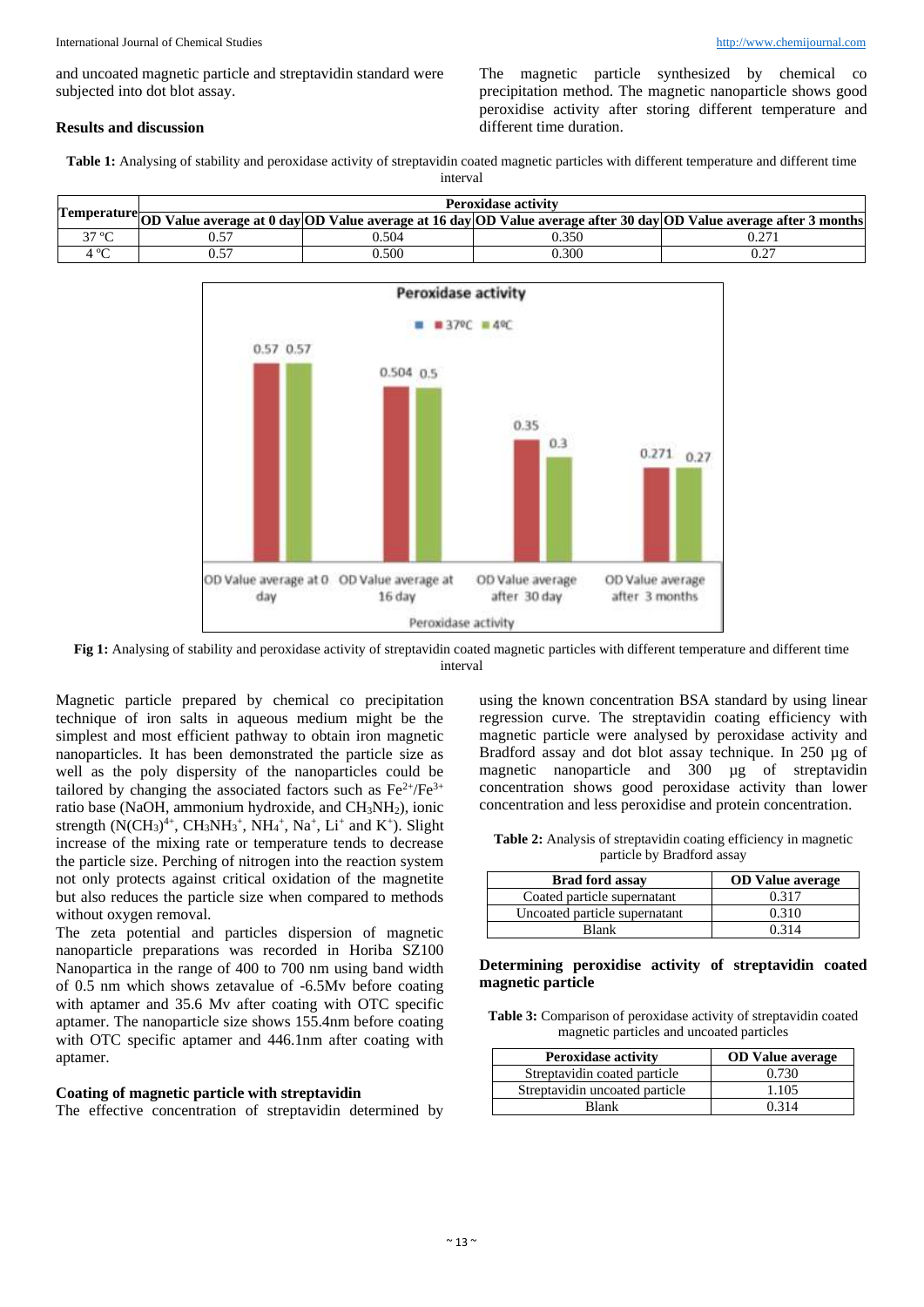

**Fig 2:** Comparison of peroxidase activity of streptavidin coated magnetic particles and uncoated particle

#### **Polymerase chain reaction with OTC specific aptamer**

Polymerase chain reaction of oxytetracycline aptamer with specific primer shows amplification size of 76 bp at 4% agarose gel in aptamercoated particle but negative in uncoated

particle. Washing and storing of aptamer coated particle does not remove the aptamer from the surface of magnetic particle which indicates the aptamer and magnetic coupling is more stable.



**Fig 3:** 4% Agarose gel shows amplicon size of 76bpL1 - 50bp ladder, L2 - OTC specific aptamer control & L3 - OTC specific aptamer as template L4 – Aptamer coated magnetic particle shows specific amplification &L5 - Aptamer coated magnetic particle supernatant shows specific amplification &L6 – Uncoated magnetic particle L7- Uncoated magnetic particle supernatant & L8 – Streptavidin control & L9 – Negative control



**Fig 4:** 4% Agarose gel shows amplicon size of 76bp L1-10pmol/µl, L2-5pmol/µl, L3-2.5pmol/µl, L4-0.5pmol/µl dilution of aptamer shows varying band intensity of amplification with specific primer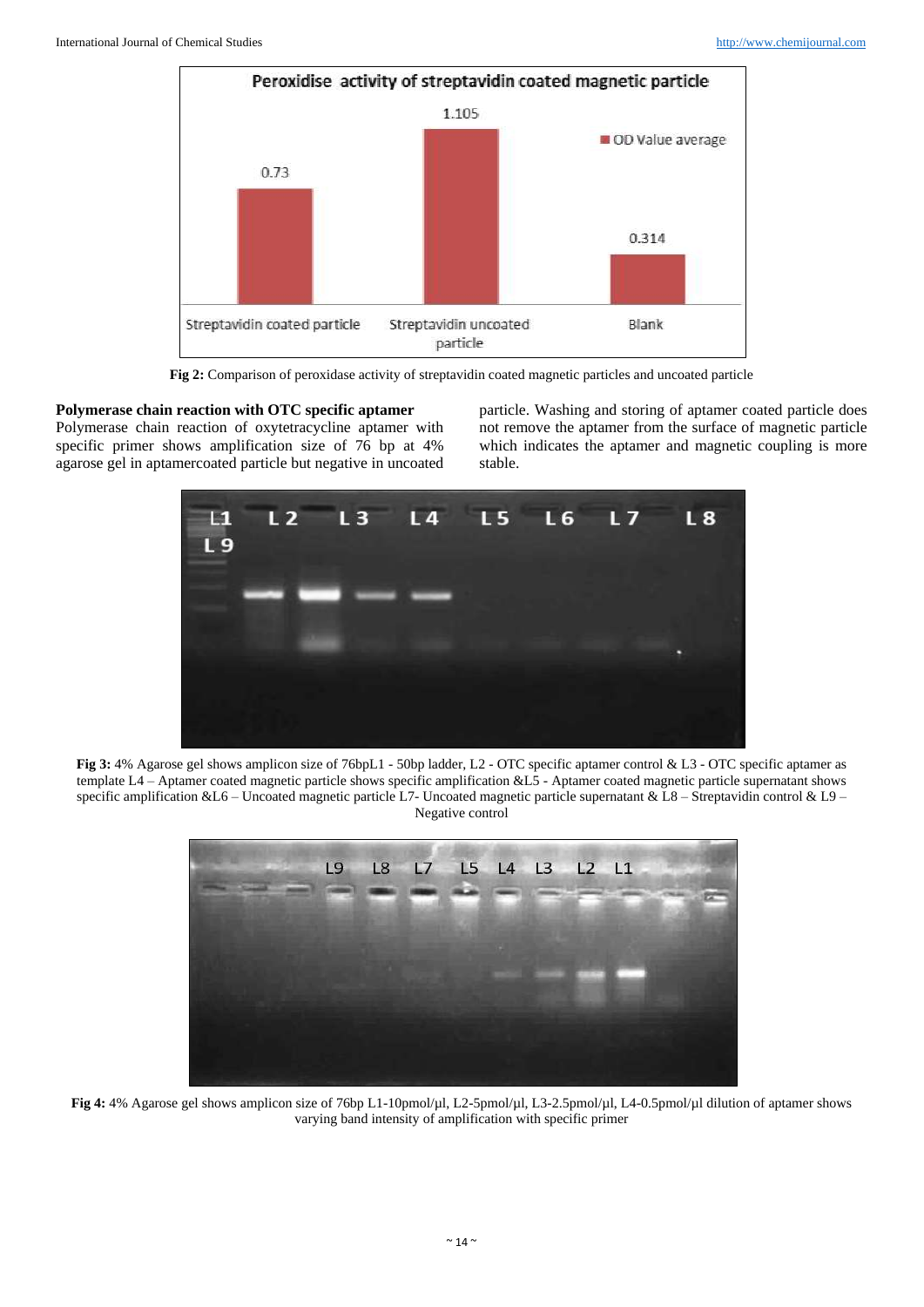

**Fig 5:** 4% Agarose gel shows amplicon size of 76bp and 10 pmol/µl aptamer coated magnetic particle shows same intensity of amplification with specific primer after 30 days storage at room temperature

#### **Stability of aptamer coated magnetic particle**

The streptavidin coated magnetic particle coupled with different concentration of OTC specific aptamer and stored at room temperature for 30 days shows PCR amplification with specific primer and good peroxidase activity. The DNA

content of supernatant and coated magnetic particles were analysed by nanodrop which shows the coated magnetic particle have higher DNA content when compared with supernatant.

|  |  | Table 4: Optimization of the different concentration of aptamer for efficient coating in magnetic particles |  |  |  |
|--|--|-------------------------------------------------------------------------------------------------------------|--|--|--|

|                                                                                                                                       | DNA content in nanogram/µl |      |  |
|---------------------------------------------------------------------------------------------------------------------------------------|----------------------------|------|--|
| S. No Concentration of aptamer for coating magnetic particle pmol//µl Supernatant of coated particle Aptamer coated magnetic particle |                            |      |  |
| 100                                                                                                                                   |                            | 10.9 |  |
|                                                                                                                                       |                            |      |  |
|                                                                                                                                       |                            |      |  |
|                                                                                                                                       | 0.6                        |      |  |
| Uncoated magnetic particle                                                                                                            |                            |      |  |

The peroxidase activity of different concentration of aptamer coated magnetic particles after storing at room temperature for 30 days shows the stability of particle and aptamer coating of magnetic does not changes the surface activity and stability

and the peroxidase activity of magnetic nanoparticle not much affected with steptavidin and aptamer coating. We can use this magnetic particle for colour based detection system.

**Table 5:** Analysis of peroxidase activity of aptamer coated magnetic coated particle

| S. No | Concentration of aptamer for coating magnetic particle pmol//µl | Peroxidase activity at 650nm OD value average |
|-------|-----------------------------------------------------------------|-----------------------------------------------|
|       | 100                                                             | 1.702                                         |
|       | 50                                                              | 1.705                                         |
|       | 25                                                              | 1.635                                         |
|       |                                                                 | 1.659                                         |
|       | Uncoated magnetic particle                                      | 1.873                                         |
|       | Blank                                                           | 0.453                                         |

The stability of aptamer coated magnetic particle shows good peroxidise activity after 4 weeks of storage at room temperature and the aptamer coated magnetic particle and uncoated magnetic particle shows at most similar peroxidase activity it indicates that the aptamer coated magnetic particle property doesn't changed similar to the finding of Zhang ZhiFeng  $et$  al. (2007)  $[13]$ . They found that the coupling efficiency is about 82.2% and the amount of oligonucleotide immobilized on 1 mg of streptavidin Goldmagnetic particles was 2839 picomol concentration and they found that the binding capacity for biotinylated oligonucleotide of these two kinds of streptavidin magnetic particles was about 6 times higher than that of Dynabeads M -270 streptavidin and finally they concluded that the streptavidin magnetic particles had high biotin binding capacity and able to bind many biotinated ligands. Biotinylated antibody, biotinylated oligonucleotide can maintain their biological activity (Zhang ZhiFeng *et al*., 2007) [15]. Magnetic nanoparticles and gold nanoparticles are powerful tools used in biological fields such as immunoassay, nucleic acid hybridization and cell sorting.

#### **Conclusion**

The aptamer coated magnetic particle replaces many of complicated antibiotic detection system. Generally magnetic nanoparticles are inert in nature, low toxicity and biocompatible so prerequisite for every possible application is surface functionalization of nanoparticle with specific bio molecules which interact with nanoparticle surface by various forces like adsorption, van-der-waals forces, electrostatic interaction and covalent bonding. Enzyme linked aptamer based assay is one of the simple and low costly assay. In this short research we developed aptamer coated stable magnetic nanoparticle for the detection antibiotic residues in biological samples but further in depth detailed study is needed.

#### **Declaration section**

**Ethical approval and consent to participate:** Not applicable **Consent for publication:** Yes I am agree **Availability of supporting data:** Not applicable **Conflict of interest:** Not interested